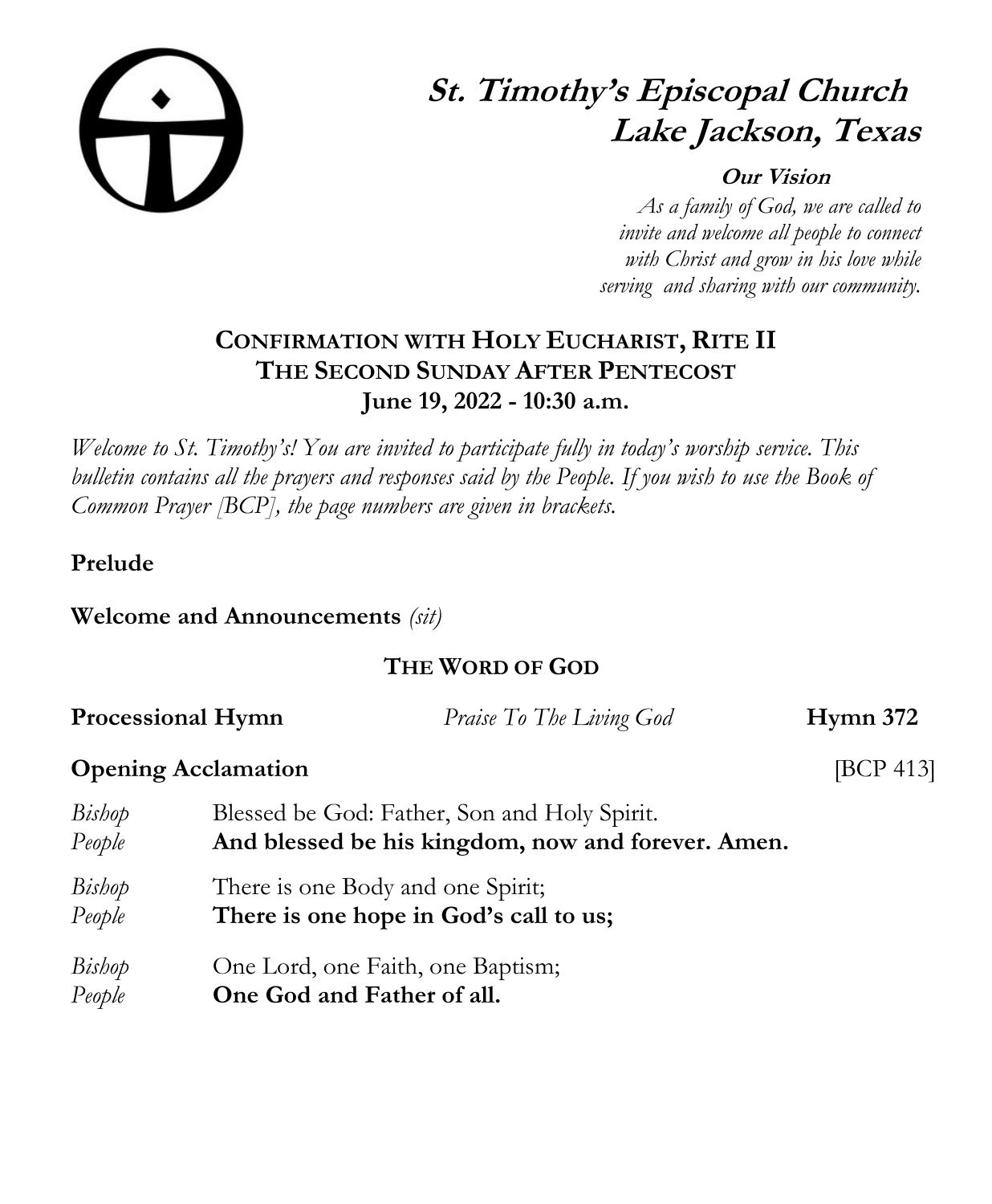**Glory to God** *Setting by Robert Powell* 

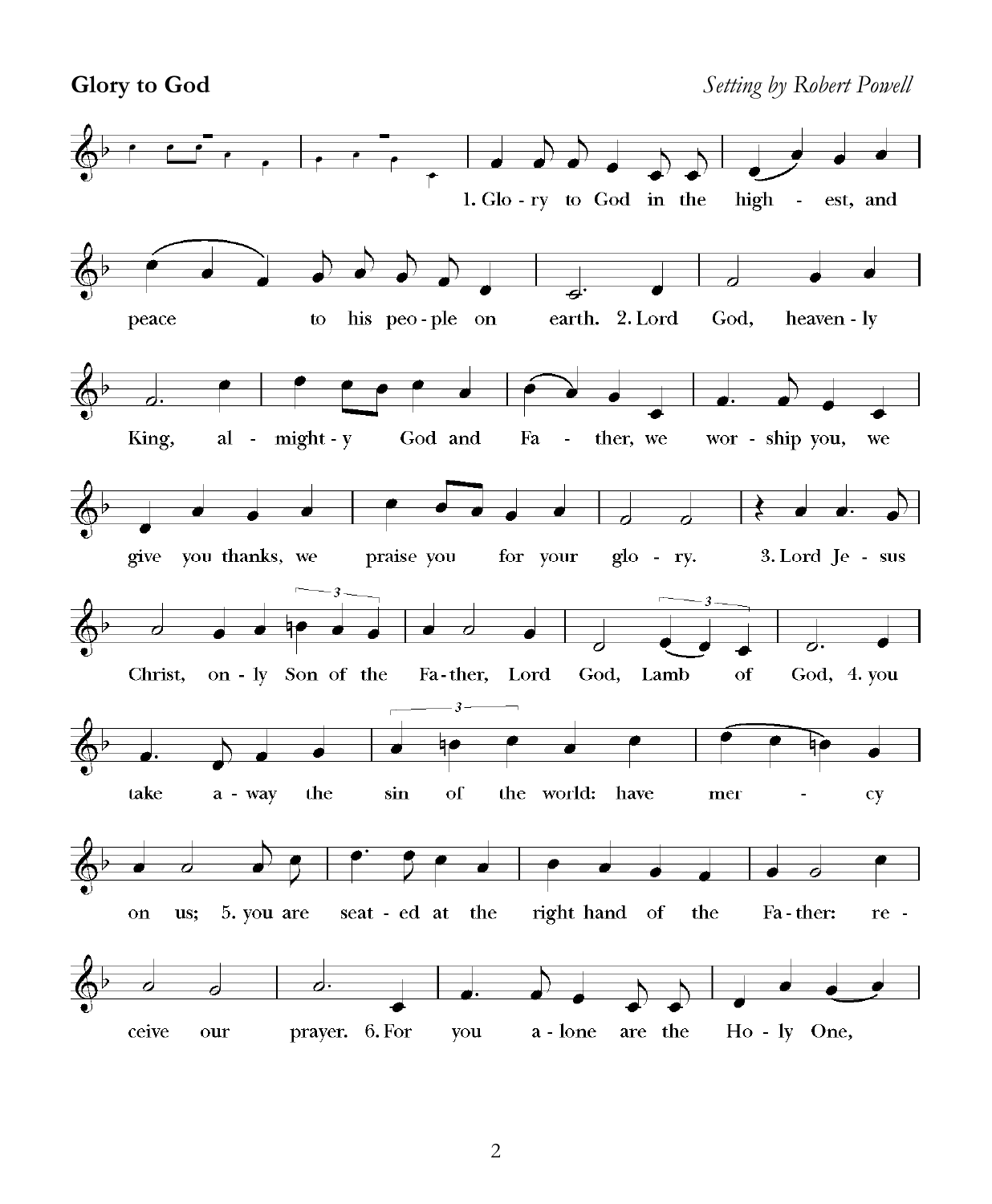

#### **The Collect of the Day** [BCP 230]

*Bishop* The Lord be with you. *People* **And also with you.** *Bishop* Let us pray.

O Lord, make us have perpetual love and reverence for your holy Name, for you never fail to help and govern those whom you have set upon the sure foundation of your loving-kindness; through Jesus Christ our Lord, who lives and reigns with you and the Holy Spirit, one God, for ever and ever. **Amen.**

#### **The First Lesson: Isaiah 65:1-9** *(sit)*

I was ready to be sought out by those who did not ask, to be found by those who did not seek me.

I said, "Here I am, here I am,"

to a nation that did not call on my name.

I held out my hands all day long to a rebellious people,

who walk in a way that is not good,

following their own devices;

a people who provoke me

to my face continually,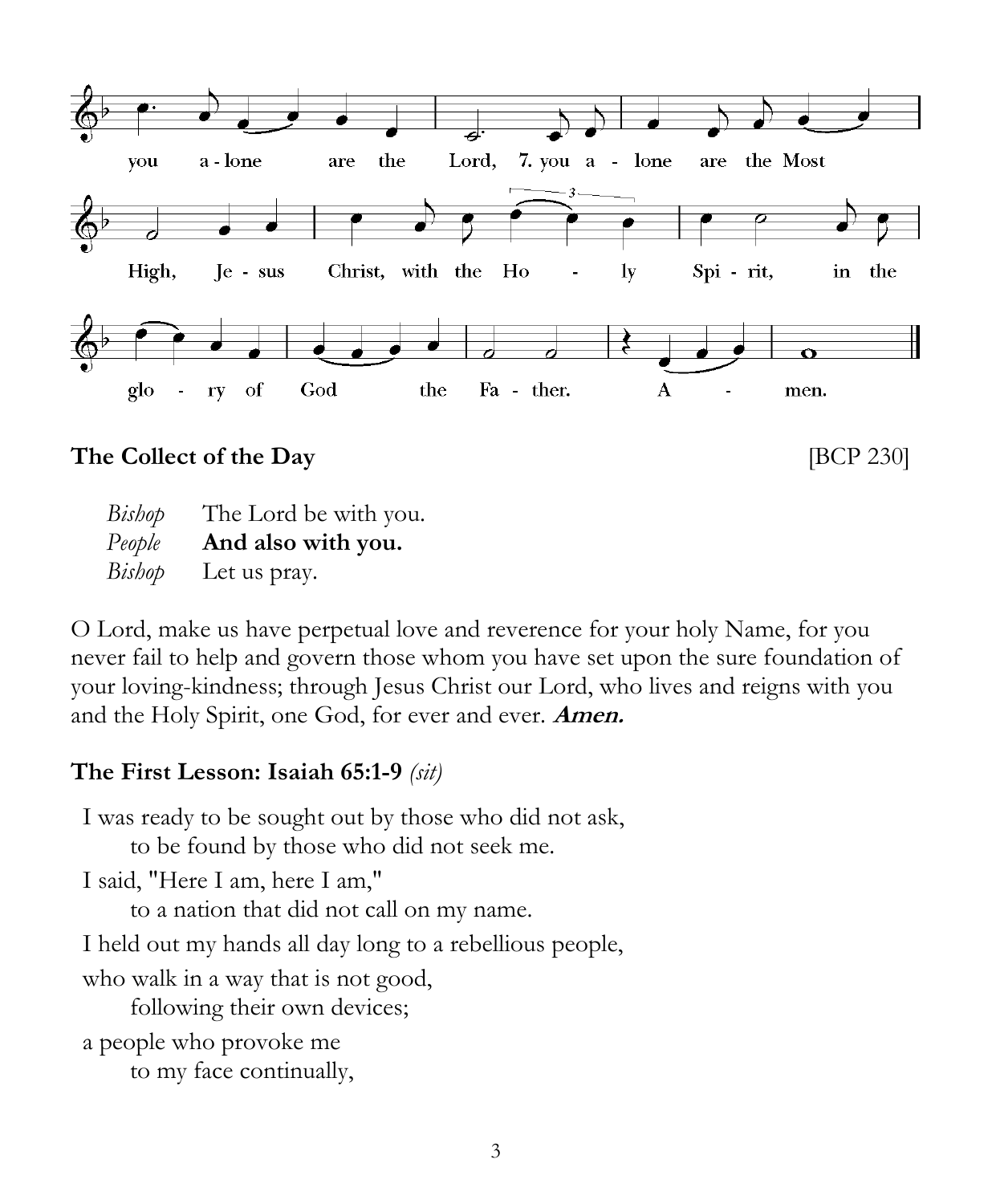sacrificing in gardens and offering incense on bricks; who sit inside tombs, and spend the night in secret places; who eat swine's flesh, with broth of abominable things in their vessels; who say, "Keep to yourself, do not come near me, for I am too holy for you." These are a smoke in my nostrils, a fire that burns all day long. See, it is written before me: I will not keep silent, but I will repay; I will indeed repay into their laps their iniquities and their ancestors' iniquities together, says the LORD; because they offered incense on the mountains and reviled me on the hills, I will measure into their laps full payment for their actions. Thus says the LORD: As the wine is found in the cluster, and they say, "Do not destroy it, for there is a blessing in it," so I will do for my servants' sake, and not destroy them all. I will bring forth descendants from Jacob, and from Judah inheritors of my mountains; my chosen shall inherit it, and my servants shall settle there. *After the reading*

*Reader* The Word of the Lord. *People* **Thanks be to God.**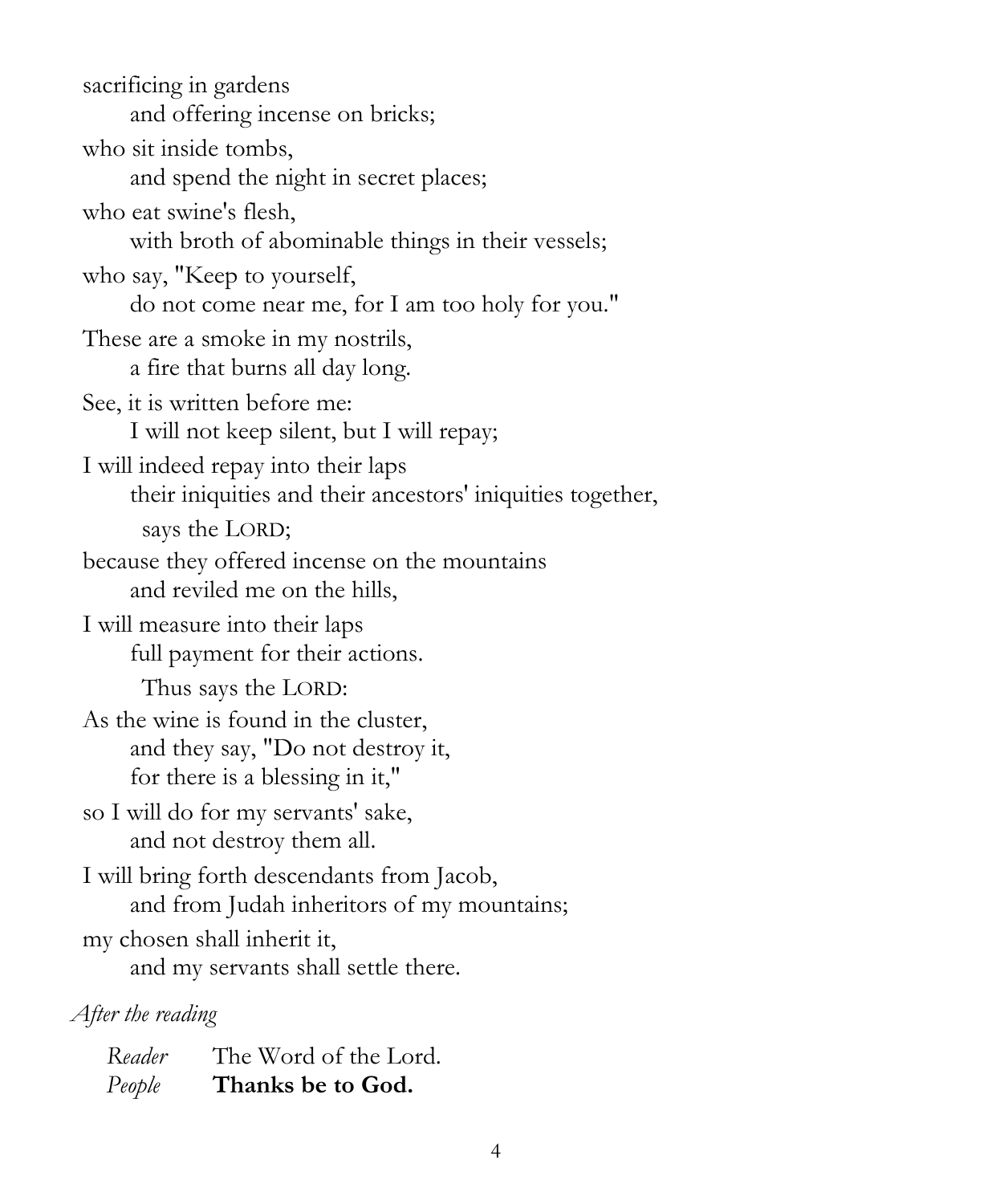**Psalm 22:18-27** *(sung by the choir)*

18 Be not far away, O LORD; you are my strength; hasten to help me.

- 19 Save me from the sword, my life from the power of the dog.
- 20 Save me from the lion's mouth, my wretched body from the horns of wild bulls.
- 21 I will declare your Name to my brethren; in the midst of the congregation I will praise you.
- 22 Praise the LORD, you that fear him; stand in awe of him, O offspring of Israel; all you of Jacob's line, give glory.
- 23 For he does not despise nor abhor the poor in their poverty; neither does he hide his face from them; but when they cry to him he hears them.
- 24 My praise is of him in the great assembly; I will perform my vows in the presence of those who worship him.
- 25 The poor shall eat and be satisfied, and those who seek the LORD shall praise him: "May your heart live for ever!"
- 26 All the ends of the earth shall remember and turn to the LORD, and all the families of the nations shall bow before him.
- 27 For kingship belongs to the LORD; he rules over the nations.
- Glory to the Father, and to the Son, and to the Holy Spirit: as it was in the beginning, is now, and will be for ever. Amen.

#### **The Epistle: Galatians 3:23-29**

Now before faith came, we were imprisoned and guarded under the law until faith would be revealed. Therefore the law was our disciplinarian until Christ came, so that we might be justified by faith. But now that faith has come, we are no longer subject to a disciplinarian, for in Christ Jesus you are all children of God through faith. As many of you as were baptized into Christ have clothed yourselves with Christ. There is no longer Jew or Greek, there is no longer slave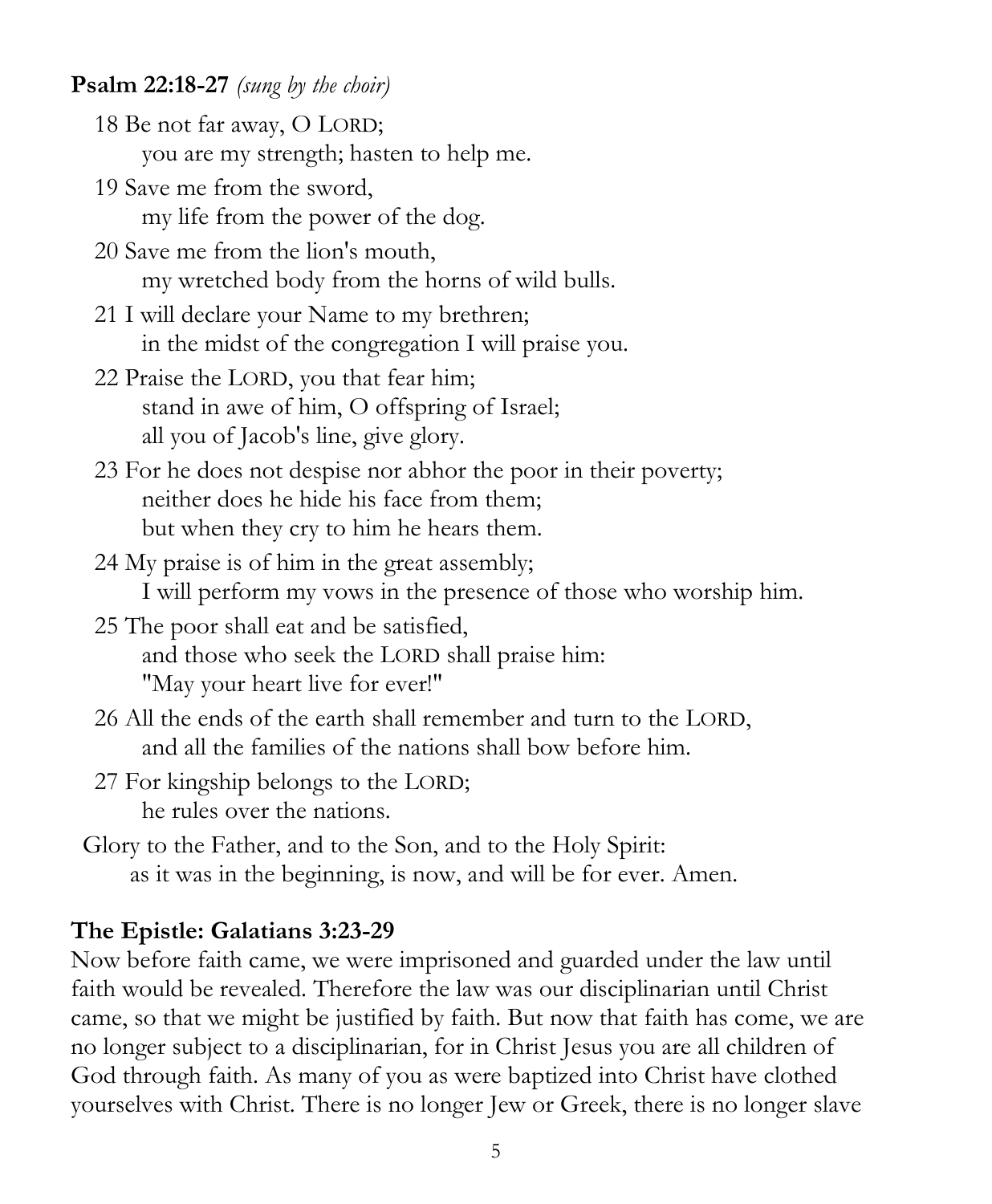or free, there is no longer male and female; for all of you are one in Christ Jesus. And if you belong to Christ, then you are Abraham's offspring, heirs according to the promise.

#### *After the reading*

| Reader | The Word of the Lord. |
|--------|-----------------------|
| People | Thanks be to God.     |

#### **Sequence Hymn** *Baptized in Water* **Hymn 294**

#### **The Gospel: Luke 8:26-39**

*Bishop* The Holy Gospel of our Lord Jesus Christ according to Luke.  *People* **Glory to you, Lord Christ.**

#### *The Gospel passage is read.*

Jesus and his disciples arrived at the country of the Gerasenes, which is opposite Galilee. As he stepped out on land, a man of the city who had demons met him. For a long time he had worn no clothes, and he did not live in a house but in the tombs. When he saw Jesus, he fell down before him and shouted at the top of his voice, "What have you to do with me, Jesus, Son of the Most High God? I beg you, do not torment me" -- for Jesus had commanded the unclean spirit to come out of the man. (For many times it had seized him; he was kept under guard and bound with chains and shackles, but he would break the bonds and be driven by the demon into the wilds.) Jesus then asked him, "What is your name?" He said, "Legion"; for many demons had entered him. They begged him not to order them to go back into the abyss.

Now there on the hillside a large herd of swine was feeding; and the demons begged Jesus to let them enter these. So he gave them permission. Then the demons came out of the man and entered the swine, and the herd rushed down the steep bank into the lake and was drowned.

When the swineherds saw what had happened, they ran off and told it in the city and in the country. Then people came out to see what had happened, and when they came to Jesus, they found the man from whom the demons had gone sitting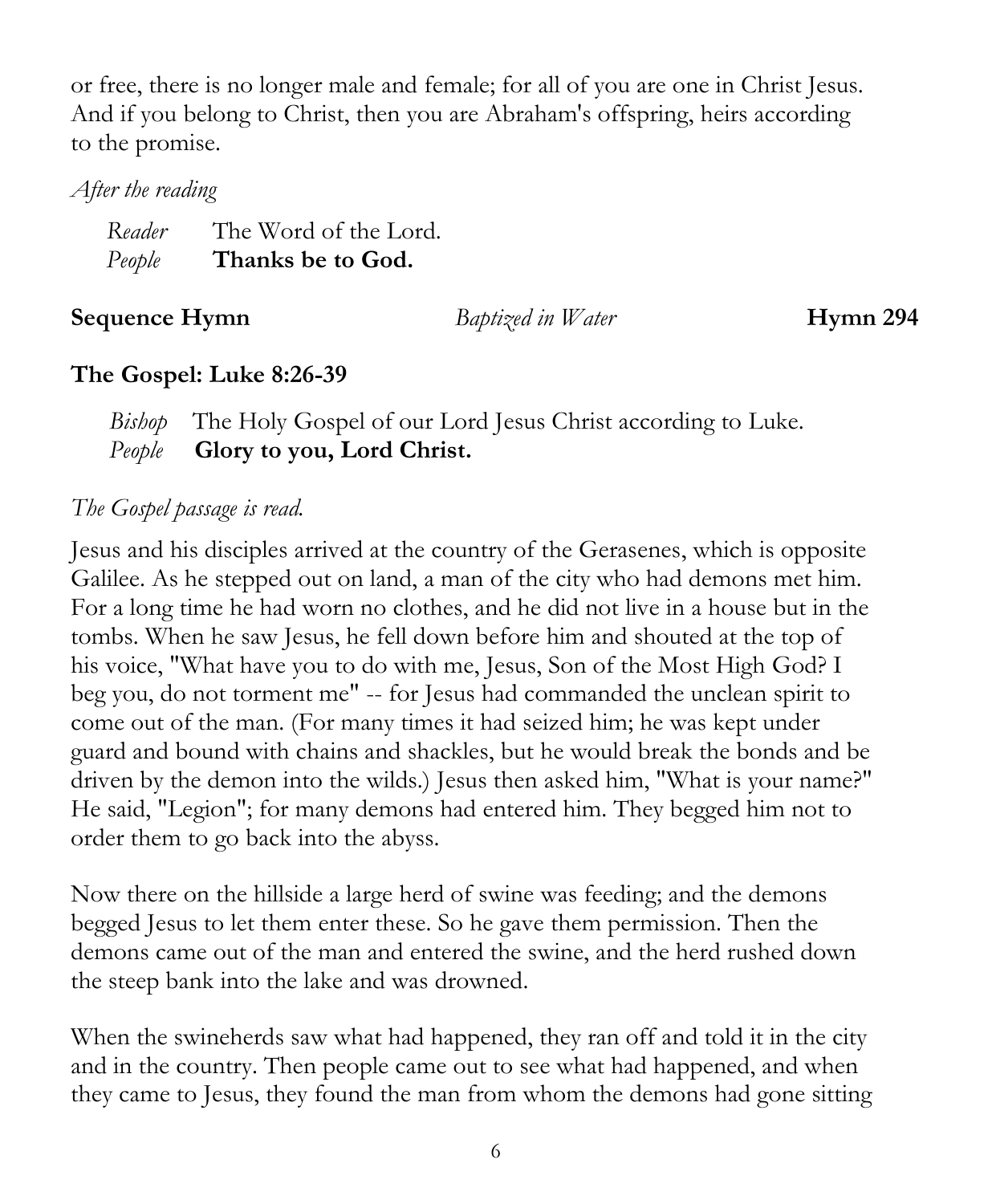at the feet of Jesus, clothed and in his right mind. And they were afraid. Those who had seen it told them how the one who had been possessed by demons had been healed. Then all the people of the surrounding country of the Gerasenes asked Jesus to leave them; for they were seized with great fear. So he got into the boat and returned. The man from whom the demons had gone begged that he might be with him; but Jesus sent him away, saying, "Return to your home, and declare how much God has done for you." So he went away, proclaiming throughout the city how much Jesus had done for him.

| Bishop | The Gospel of the Lord.     |
|--------|-----------------------------|
| People | Praise to you, Lord Christ. |

**The Sermon** *(sit)**The Right Rev. Kathryn M. Ryan*

#### **Presentation and Examination of the Candidates** [BCP 415]

| Bishop          | The Candidates will now be presented.                                                       |  |
|-----------------|---------------------------------------------------------------------------------------------|--|
|                 | Presenters/Sponsors I present these persons for Confirmation.                               |  |
|                 | Presenters/Sponsors I present these persons to be received into this Communion.             |  |
|                 | Presenters/Sponsors I present these persons who desire to reaffirm their baptismal<br>vows. |  |
|                 | The Bishop asks the candidates                                                              |  |
|                 | Do you reaffirm your renunciation of evil?                                                  |  |
| Candidate I do. |                                                                                             |  |
| Bishop          | Do you renew your commitment to Jesus Christ?                                               |  |
| Candidate       | I do, and with God's grace I will follow him as my Savior and Lord.                         |  |

*After all have been presented, the Bishop addresses the congregation, saying*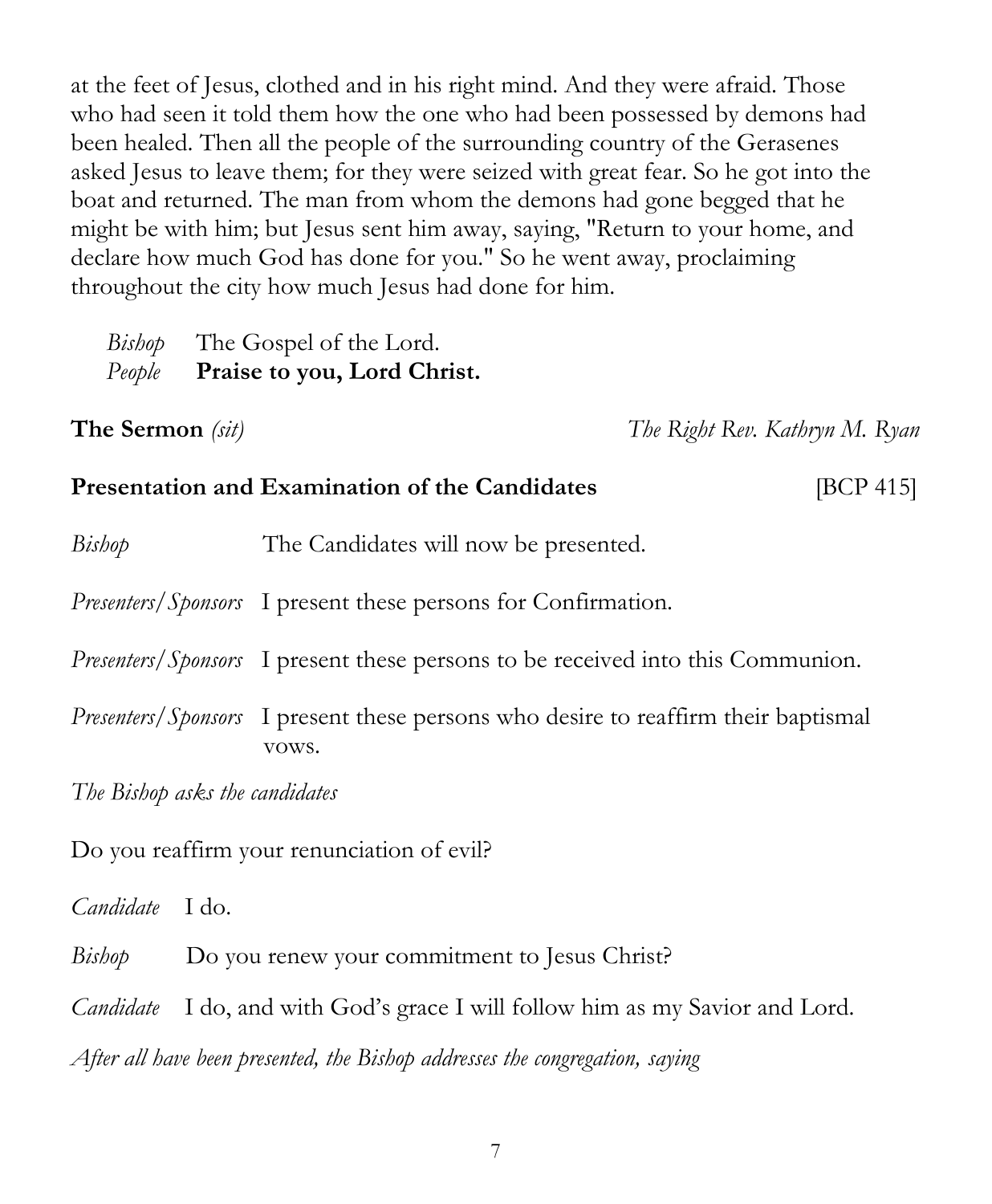Will you who witness these vows do all in your power to support these persons in their life in Christ?

| People                  | We will.                                                                                                 |           |
|-------------------------|----------------------------------------------------------------------------------------------------------|-----------|
| Bishop                  | Let us join with those who are committing themselves to Christ and<br>renew our own baptismal covenant.  |           |
|                         | The Baptismal Covenant                                                                                   | [BCP 416] |
| <b>Bishop</b><br>People | Do you believe in God the Father?<br>I believe in God, the Father almighty, creator of heaven and earth. |           |

- *Bishop* Do you believe in Jesus Christ, the Son of God?
- *People* **I believe in Jesus Christ, his only Son, our Lord. He was conceived by the power of the Holy Spirit and born of the Virgin Mary.**
	- **He suffered under Pontius Pilate, was crucified, died, and was buried.**
		- **He descended to the dead.**

 **On the third day he rose again.**

 **He ascended into heaven,**

**and is seated at the right hand of the Father.**

 **He will come again to judge the living and the dead.**

- *Bishop* Do you believe in God the Holy Spirit? *People* **I believe in the Holy Spirit, the holy catholic Church, the communion of saints, the forgiveness of sins, the resurrection of the body, and the life everlasting.**
- *Bishop* Will you continue in the apostles' teaching and fellowship, in the breaking of bread, and in the prayers?
- *People* **I will, with God's help.**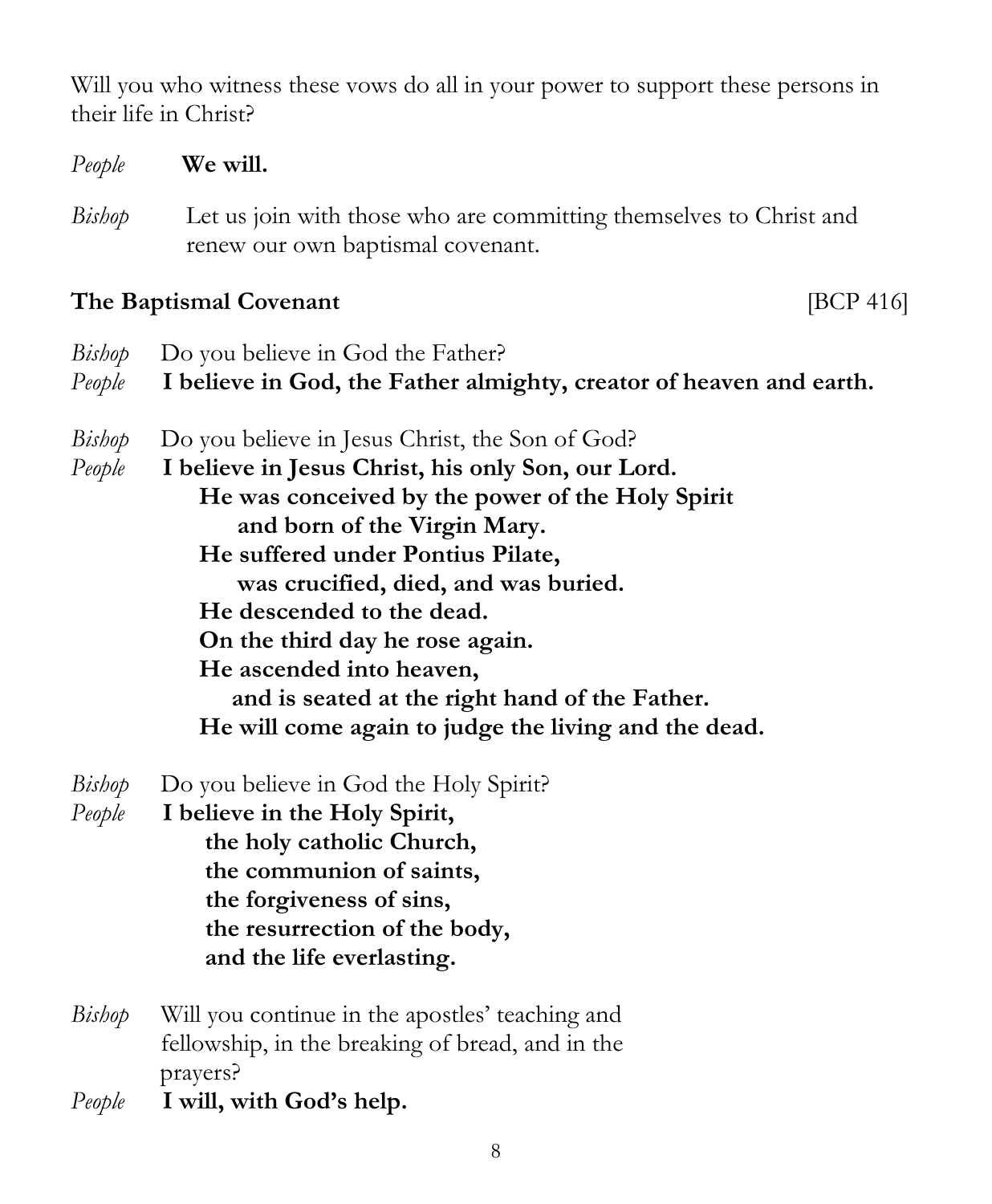| <b>Bishop</b> | Will you persevere in resisting evil, and, whenever<br>you fall into sin, repent and return to the Lord? |
|---------------|----------------------------------------------------------------------------------------------------------|
| People        | I will, with God's help.                                                                                 |
| <b>Bishop</b> | Will you proclaim by word and example the Good<br>News of God in Christ?                                 |
| People        | I will, with God's help.                                                                                 |
| <b>Bishop</b> | Will you seek and serve Christ in all persons, loving<br>your neighbor as yourself?                      |
| People        | I will, with God's help.                                                                                 |
| <b>Bishop</b> | Will you strive for justice and peace among all<br>people, and respect the dignity of every human being? |
| People        | I will, with God's help.                                                                                 |

#### **Prayers for the Candidates**

*The Bishop then says to the congregation*

Let us now pray for these persons who have renewed their commitment to Christ.

*A period of silence follows.*

| People                | Intercessor Deliver them, O Lord, from the way of sin and death.<br>Lord, hear our prayer.         |  |
|-----------------------|----------------------------------------------------------------------------------------------------|--|
| People                | Intercessor Open their hearts to your grace and truth.<br>Lord, hear our prayer.                   |  |
| People                | <i>Intercessor</i> Fill them with your holy and life-giving Spirit.<br>Lord, hear our prayer.      |  |
| Intercessor<br>People | Keep them in the faith and communion of your holy Church.<br>Lord, hear our prayer.                |  |
| People                | <i>Intercessor</i> Teach them to love others in the power of the Spirit.<br>Lord, hear our prayer. |  |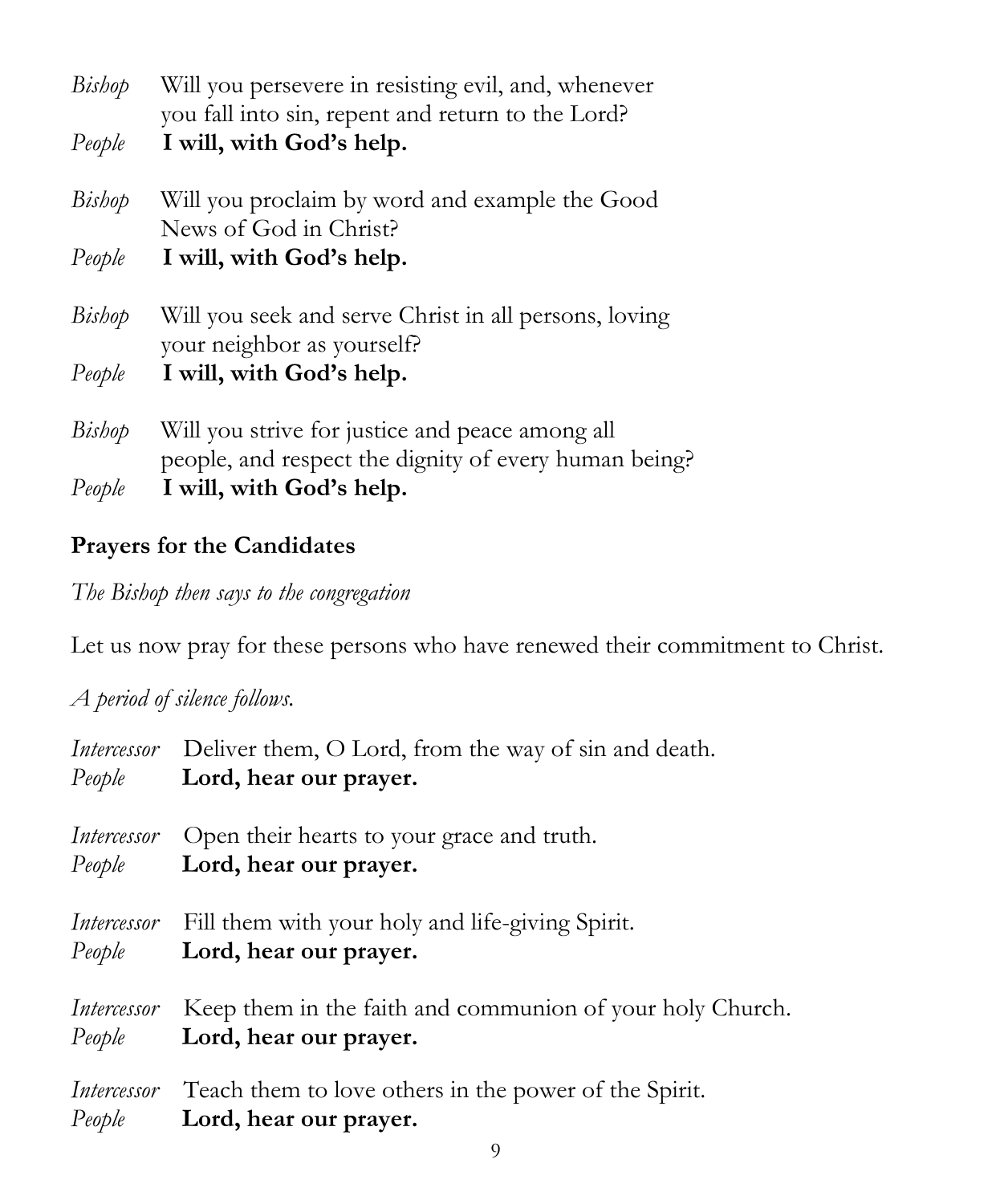*Intercessor* Send them into the world in witness to your love. *People* **Lord, hear our prayer.**

*Intercessor* Bring them to the fullness of your peace and glory. *People* **Lord, hear our prayer.**

*Bishop* Almighty God, we thank you that by the death and resurrection of your Son Jesus Christ you have overcome sin and brought us to yourself, and that by the sealing of your Holy Spirit you have bound us to your service. Renew in these your servants the covenant you made with them at their Baptism. Send them forth in the power of that Spirit to perform the service you set before them; through Jesus Christ your Son our Lord, who lives and reigns with you and the Holy Spirit, one God, now and for ever. **Amen.**

#### **For Confirmation**

*- David Obasi, Esther Obasi, and Hayley Bone*

#### *The Bishop lays hands upon each one and says*

Strengthen, O Lord, your servant *N.* with your Holy Spirit; empower *him* for your service; and sustain *him* all the days of *his* life. **Amen.**

#### **For Reception**

*- LaWane Mezulic and Maria Niswander*

N., we recognize you as a member of the one holy catholic and apostolic Church, and we receive you into the fellowship of this Communion. God, the Father, Son, and Holy Spirit, bless, preserve, and keep you. **Amen.**

### **For Reaffirmation**

*- Divine Obasi, Hannah Poore, and The Rev. Robin Reeves-Kautz*

N., may the Holy Spirit, who has begun a good work in you, direct and uphold you in the service of Christ and his kingdom. Amen.

#### *The Bishop concludes with this prayer*

Almighty and everliving God, let your fatherly hand ever be over these your servants; let your Holy Spirit ever be with them; and so lead them in the knowledge and obedience of your Word, that they may serve you in this life, and dwell with you in the life to come; through Jesus Christ our Lord. **Amen.**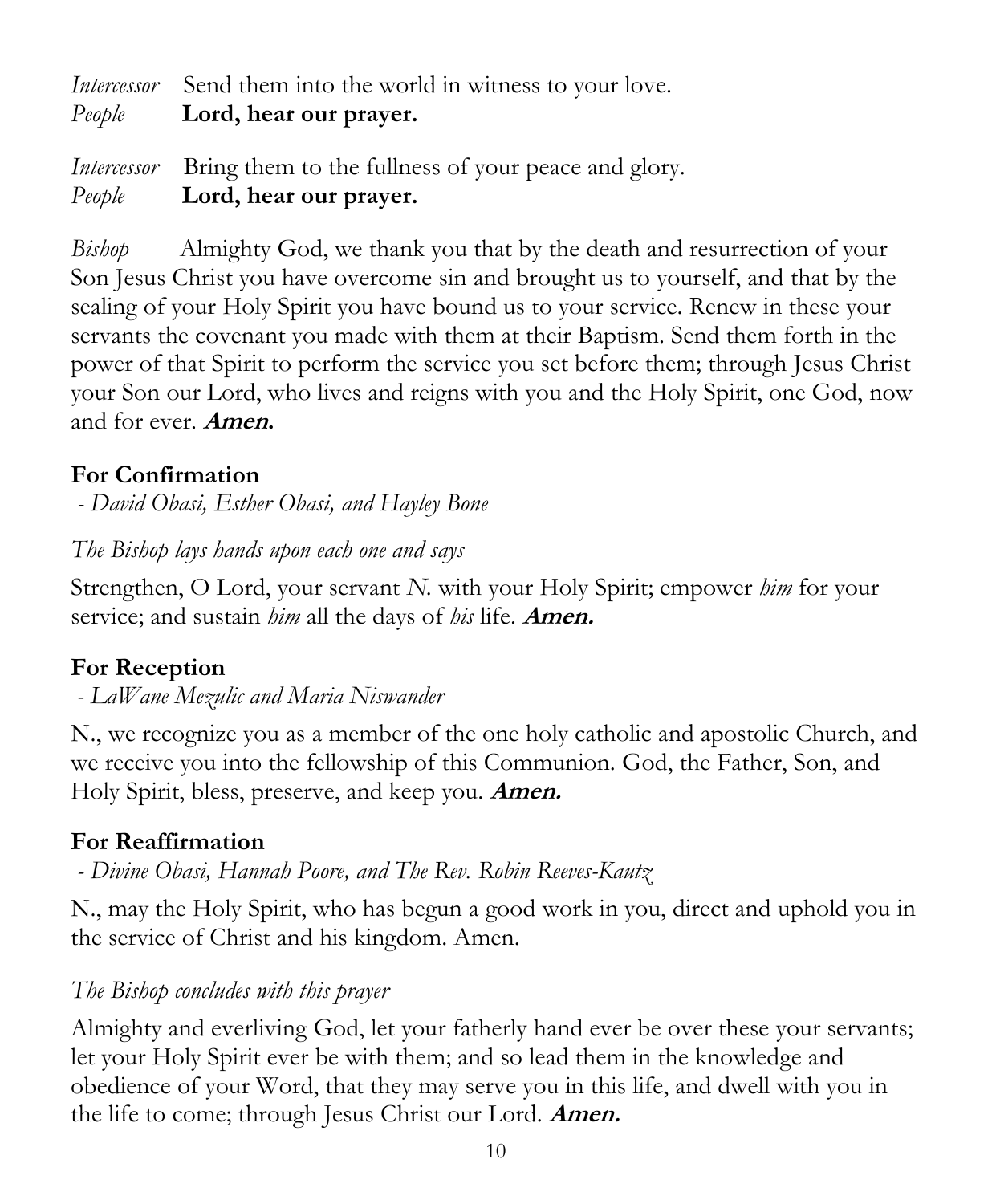**The Peace** *(stand) All stand. The Bishop says to the people*

*Bishop*: The peace of the Lord be always with you.

*People:* **And also with you.**

*Then the Ministers and People may greet one another in the name of the Lord.*

*Today's undesignated offerings will be given to Bishop Ryan's Discretionary Fund.*

#### **THE HOLY COMMUNION**

**The Offertory** *There's a Wideness In God's Mercy**Maurice Bevan*

**Doxology** Hymn 380, vs. 3

Praise God, from whom all blessings flow; praise him, all creatures here below; praise him above, ye heavenly host: praise Father, Son, and Holy Ghost. Amen.

#### **The Great Thanksgiving**  *CON CON CON CON CON CON CON CON CON CON CON CON CON*

- Eucharistic Prayer B

#### **Sursum corda**

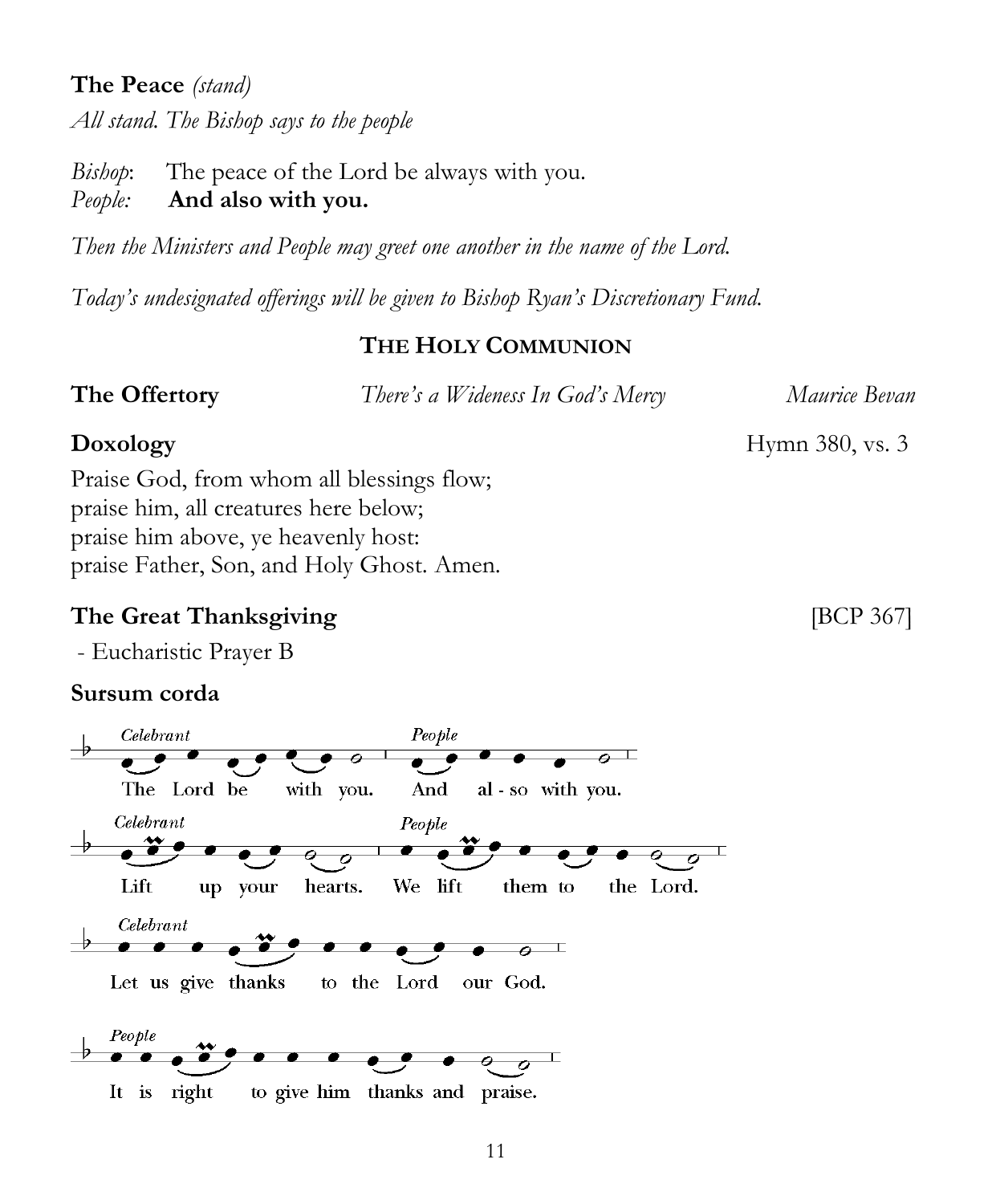#### *Then, facing the Holy Table, the Bishop proceeds*

*Bishop*: It is right, and a good and joyful thing, always and everywhere to give thanks to you, Father Almighty, Creator of Heaven and earth. For by water and the Holy Spirit you have made us a new people in Jesus Christ our Lord, to show forth your glory in all the world. Therefore we praise you, joining our voices with Angels and Archangels and with all the company of heaven, who for ever sing this hymn to proclaim the glory of your Name:

**Sanctus** (S129) Setting by Robert Powell



#### **The Prayer of Consecration**

*Then the Bishop continues the prayer....eventually introducing the Memorial Acclamation by saying,* 

Therefore, according to his command, O Father,

*Bishop and People*

**We remember his death, We proclaim his resurrection, We await his coming in glory;**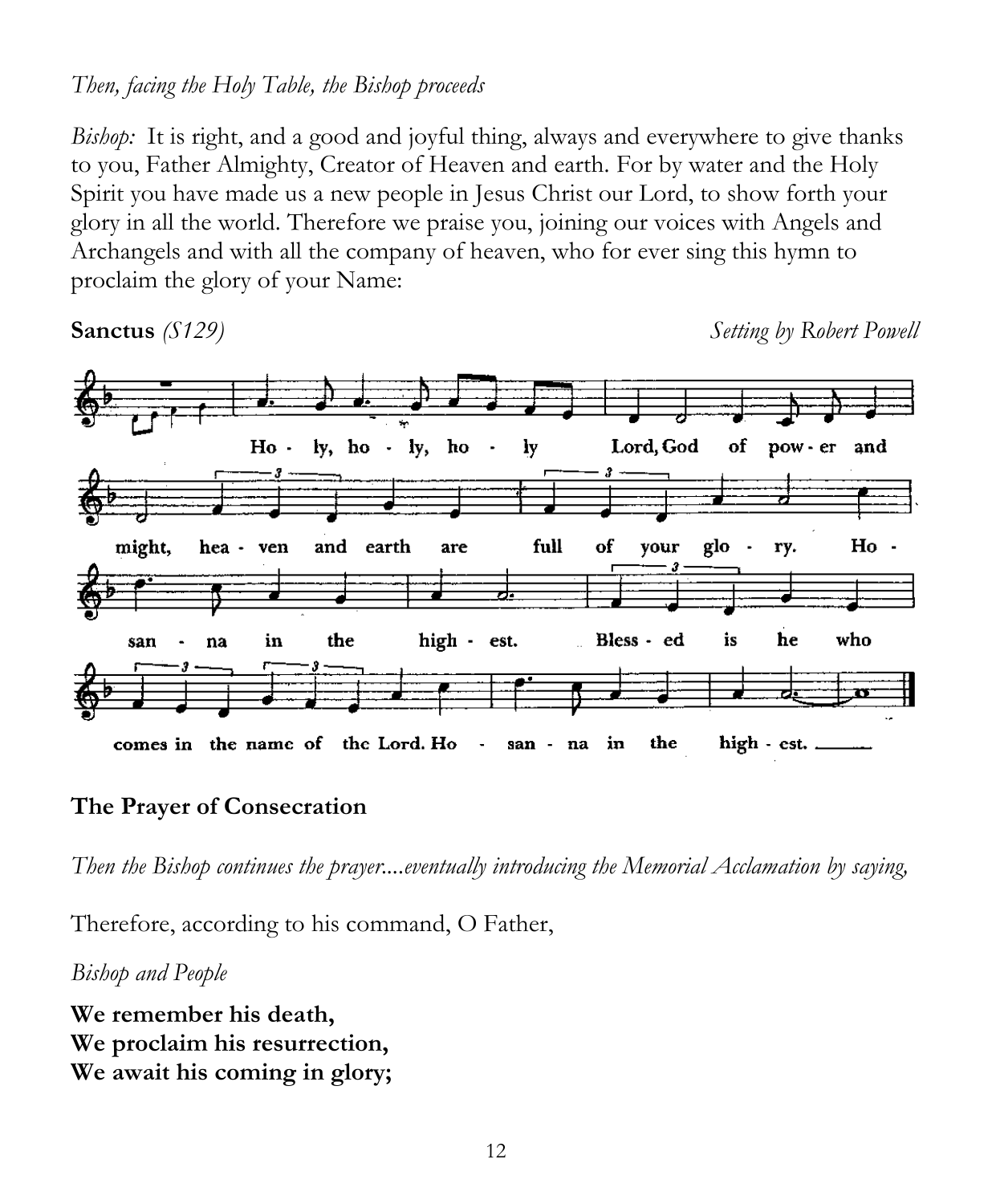#### *The Bishop continues. . . until concluding the prayer,*

By him, and with him, and in him, in the unity of the Holy Spirit all honor and glory is yours, Almighty Father, now and for ever. **AMEN.**

#### **The Lord's Prayer**

*Bishop* And now, as our Savior Christ has taught us, we are bold to say,

*Bishop and People* **Our Father, who art in heaven, hallowed be thy Name, thy kingdom come, thy will be done, on earth as it is in heaven. Give us this day our daily bread. And forgive us our trespasses, as we forgive those who trespass against us. And lead us not into temptation, but deliver us from evil. For thine is the kingdom, and the power, and the glory, for ever and ever. Amen.**

#### **The Breaking of the Bread**

*The Bishop breaks the consecrated Bread.*

*A period of silence is kept.*

#### **Fraction Anthem**



*Facing the people, the Bishop says the following Invitation*

The Gifts of God for the People of God.

*and may add* Take them in remembrance that Christ died for you, and feed on him in your hearts by faith, with thanksgiving.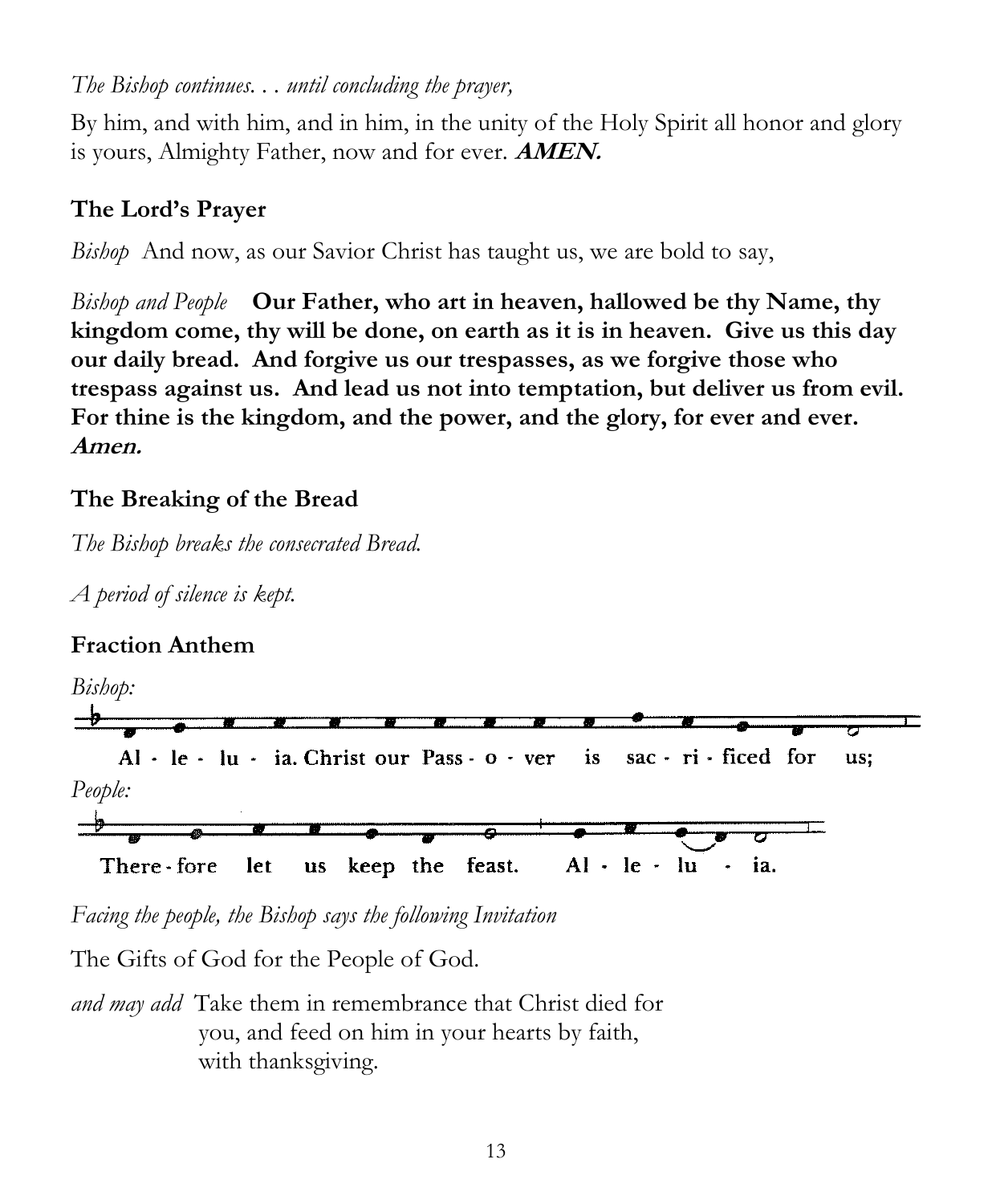14

#### **The Ministration of Communion**

*All baptized Christians are welcome to come to the Lord's Table and receive the bread and wine of communion. Others are invited to come forward for a blessing, indicated by crossing your arms over your chest. If you need a gluten-free wafer, please tell the priest just before you receive communion.*

## **At Communion**

- 
- 

#### **The Post Communion Prayer** *(stand)*

*Bishop* Let us pray.

*Bishop and People* **Almighty and everliving God, we thank you for feeding us with the spiritual food of the most precious Body and Blood of your Son our Savior Jesus Christ; and for assuring us in these holy mysteries that we are living members of the Body of your Son, and heirs of your eternal kingdom. And now, Father, send us out to do the work you have given us to do, to love and serve you as faithful witnesses of Christ our Lord. To him, to you, and to the Holy Spirit, be honor and glory, now and for ever. Amen.**

#### **The Blessing**

**Recessional Hymn** *O Bless The Lord, My Soul!* **Hymn 411**

**The Dismissal**

*Bishop* Let us go forth into the world, rejoicing in the power of the Spirit.

*People* **Thanks be to God.**

**Postlude** *Bonnie McDaniel*

#### - Hymn 302 *Father, We Thank Thee* - Hymn 349 *Holy Spirit, Lord of Love*

بهمج

*Please join us in the Parish Hall for a reception and luncheon following the service.*

Service music printed from The Hymnal 1982 © Church Pension Fund. Used by permission. Additional licensing from OneLicense.net #735186-A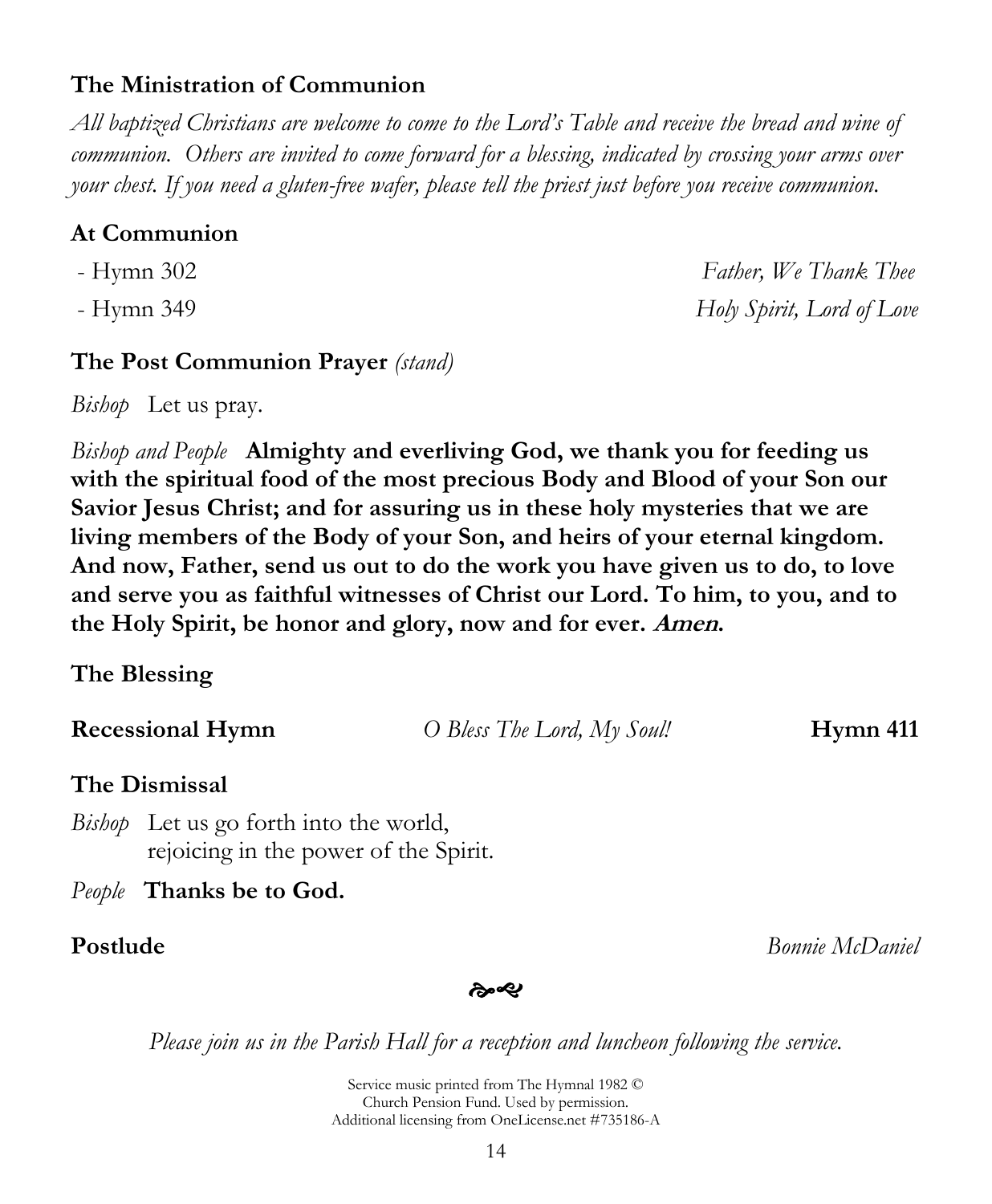See the weekly Friday Blast for more information on these and other upcoming events. Sign up to receive the Blast at stimothy.org. Click on the "subscribe to newsletter" button found on the landing page.

#### **This Week at St. Timothy's**

 **Sunday, June 19, 2022 8:30 a.m. – Holy Eucharist, Rite I 10:30 a.m. – Holy Eucharist, Rite II** – Bishop Ryan Visitation and Confirmation. Parish-wide reception and luncheon to follow in the Parish Hall.

**Monday, June 20, 2022**

 **Tuesday, June 21, 2022** 6:30 p.m. – Vestry Meeting, Blue Room

#### **Wednesday, June 22, 2022**

8:30 a.m. – Army of Retired Men (ARM), All are welcome 11 a.m.-12 p.m. – Silent Prayer Vigil (in the Chapel) 6:00-7:00 p.m. – Joiful Noyse Rehearsal 7:00-8:00 p.m. – Choir Rehearsal 8:00 p.m. – Compline (FB Live)

 **Thursday, June 23, 2022**

#### **Friday, June 24, 2022**

10:00 a.m. – Healing Prayer Group (Welcome Center)

 **Saturday, June 25, 2022**

#### **Sunday**, **June 26, 2022**

7:30 a.m. – Brotherhood of St. Andrew Breakfast and Study, Parish Hall **8:30 a.m. – Holy Eucharist, Rite I 10:30 a.m. – Holy Eucharist, Rite II**